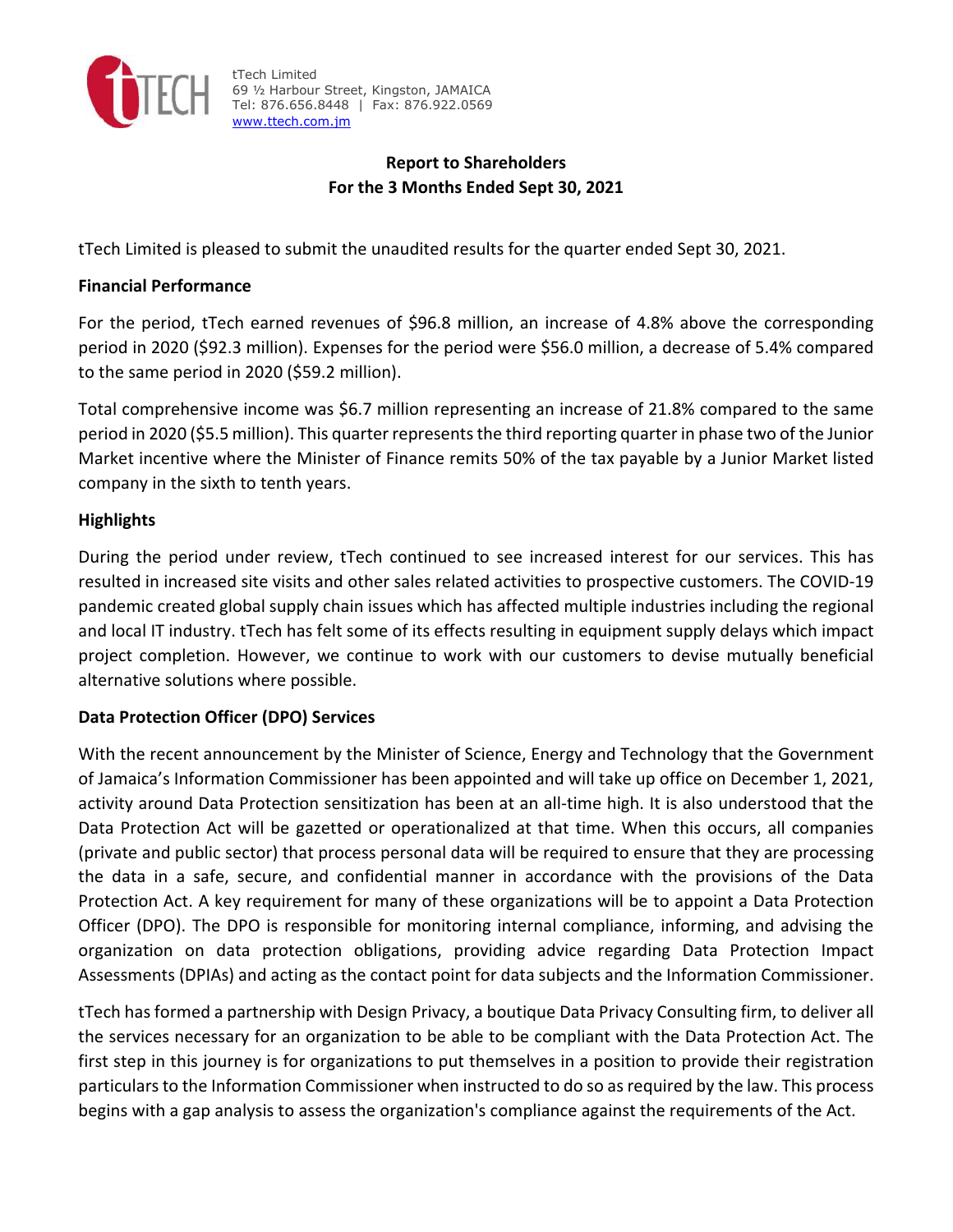

tTech Limited 69 ½ Harbour Street, Kingston, JAMAICA Tel: 876.656.8448 | Fax: 876.922.0569 www.ttech.com.jm

We hosted a very successful webinar during the period under review and the feedback has been extremely positive with contracts signed for data privacy related services.

## **Advanced Cybersecurity Solutions**

With Digital Transformation projects increasing nationally, the demand for advanced Cybersecurity solutions is also increasing. tTech along with its Cybersecurity partners began formal testing of new delivery and monitoring methodologies of more advanced Cybersecurity services for our customers. This will see us extending to an around the clock Cybersecurity monitoring service in the near future.

### **COVID‐19**

Our team at tTech continues to operate a hybrid on-premise/remote working environment but we are still focused on adhering to all COVID‐19 protocols while delivering the expected IT services to our customers regardless of where we sit. Approximately 80% of our team has been vaccinated.

### **Summary**

tTech is working aggressively to fulfil our promise of delivering insanely good IT Services to our valued clients and we are grateful for the opportunities we receive weekly. On behalf of the board and management, I would like to thank our team of dedicated IT professionals, and our valued customers who are becoming more like business partners by showing continued confidence in tTech and our services. Be Safe!!

G. Christopher Reckord Chief Executive Officer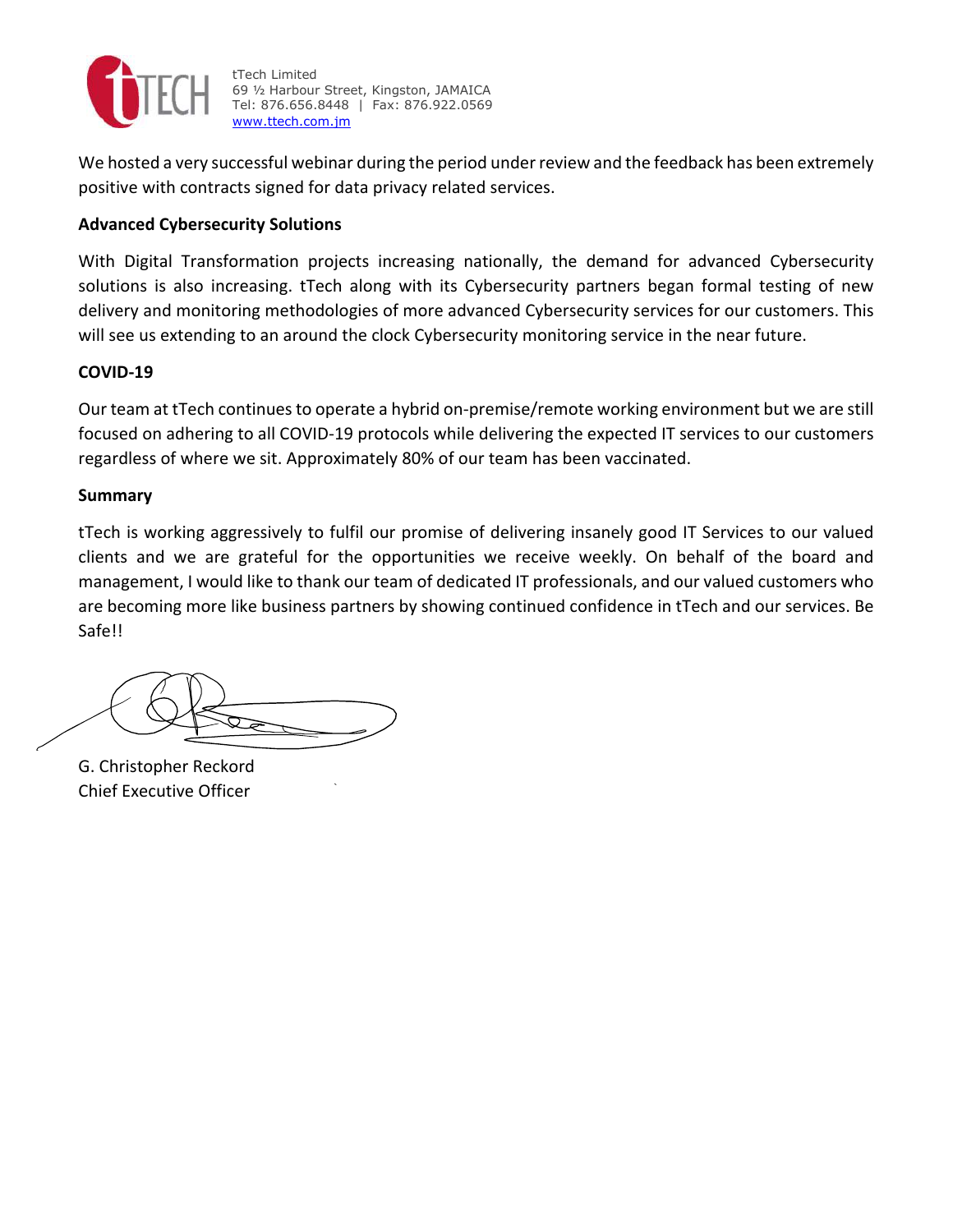Financial Statements For the nine months ended 30 September 2021 (Unaudited)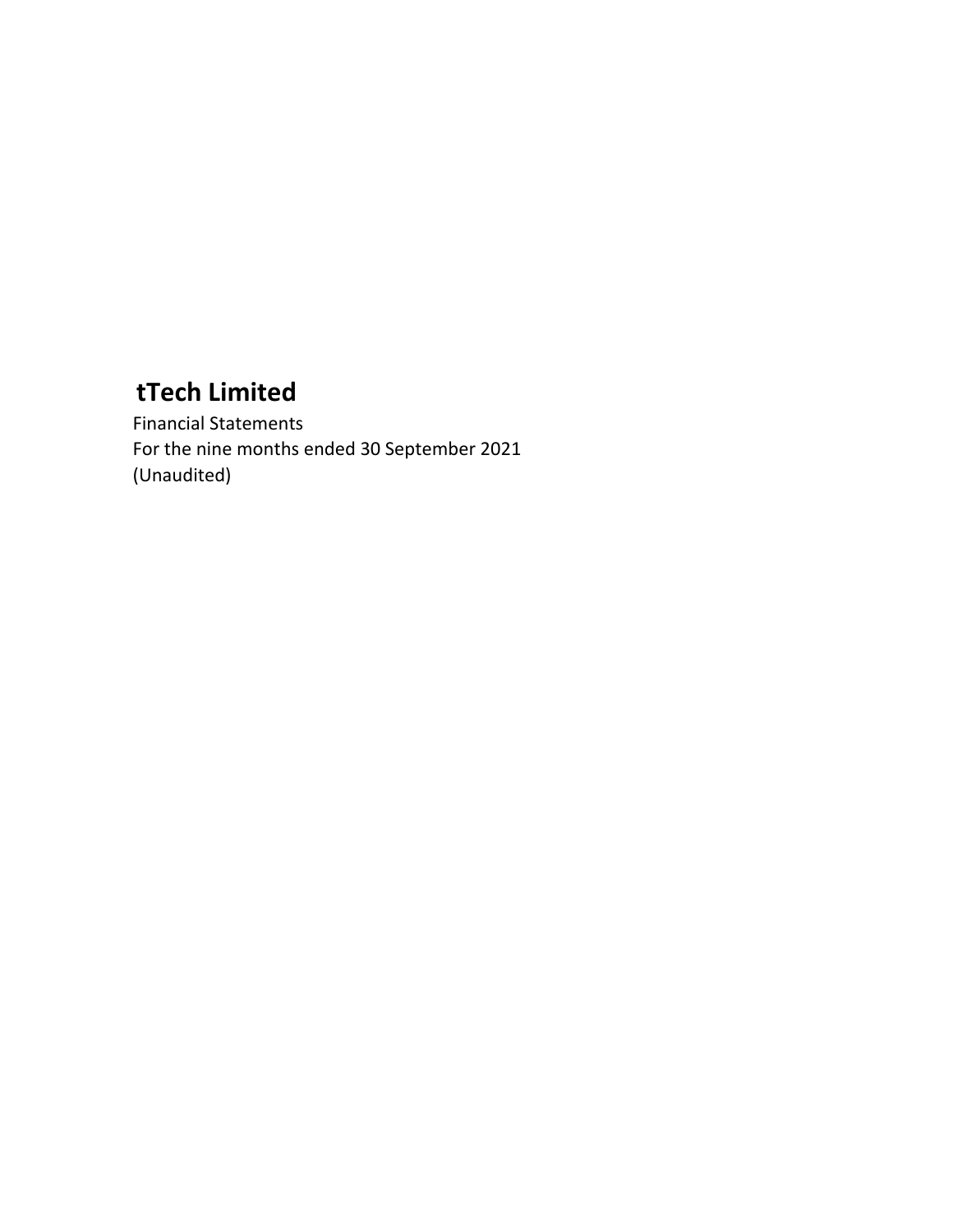FINANCIAL STATEMENTS NINE MONTHS ENDED 30 SEPTEMBER 2021 (Unaudited)

|                                        | Page  |
|----------------------------------------|-------|
| <b>Statement of Financial Position</b> |       |
| Statement of Comprehensive Income      | 2     |
| Statement of Changes in Equity         | 3     |
| <b>Statement of Cash Flows</b>         | 4     |
| Notes to the Financial Statements      | 5 - 6 |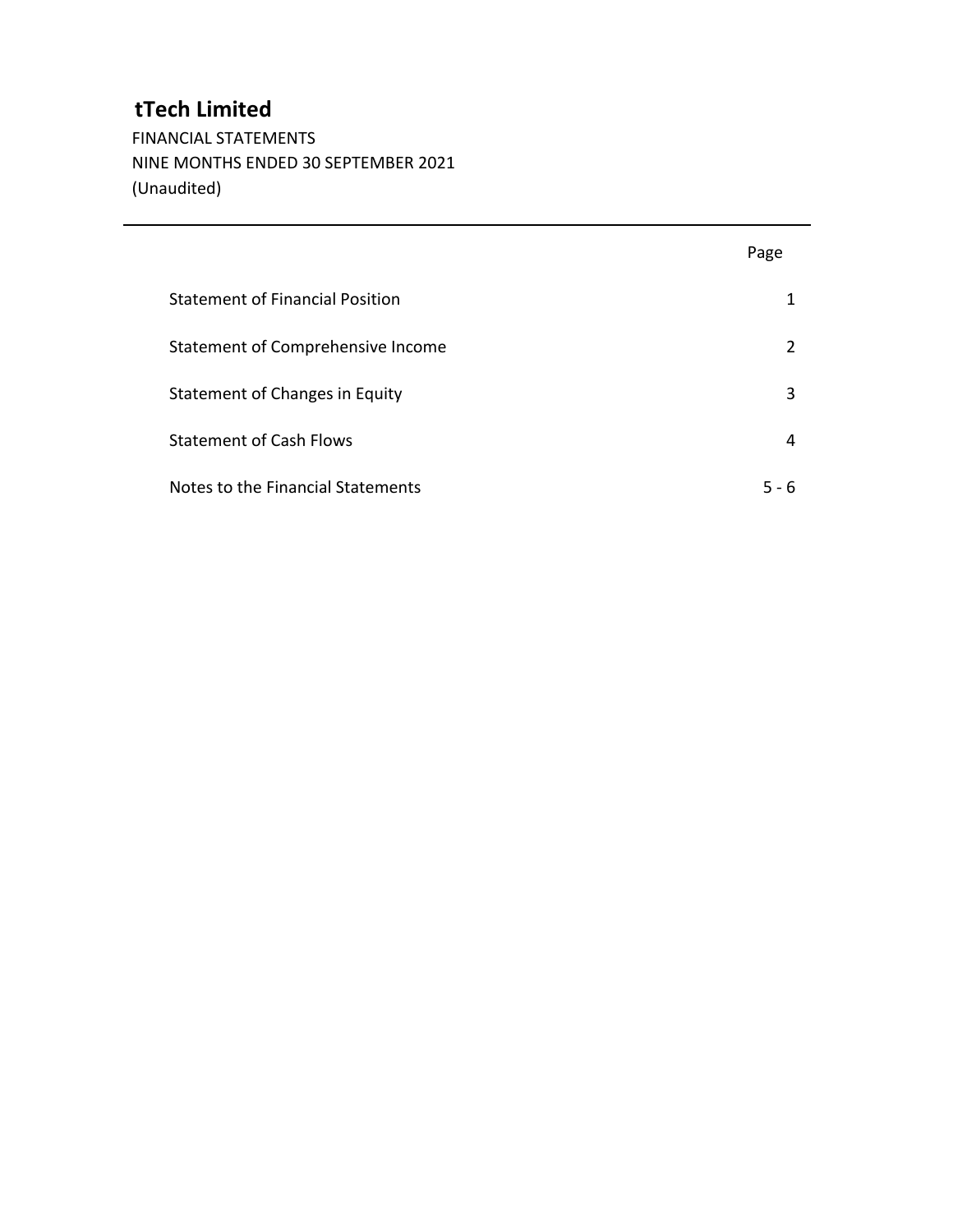STATEMENT OF FINANCIAL POSITION NINE MONTHS ENDED 30 SEPTEMBER 2021 (Unaudited)

| Expressed in \$'000                                                                   | <b>Notes</b> | As at<br>30-Sep-21 | As at<br>30-Sep-20 | <b>Audited</b><br>31-Dec-20 |
|---------------------------------------------------------------------------------------|--------------|--------------------|--------------------|-----------------------------|
| <b>Current assets</b><br>Cash and cash equivalents<br>Government securities purchased | 2c           | 47,532             | 32,078             | 23,577                      |
| under resale agreements                                                               |              | 93,190             | 95,702             | 99,572                      |
| Accounts receivable                                                                   |              | 68,458             | 70,098             | 71,789                      |
| Other receivables                                                                     | 2d           | 20,982             | 23,010             | 33,761                      |
| Inventory                                                                             |              | 37,979             | 36,673             | 18,710                      |
|                                                                                       |              | 268,141            | 257,561            | 247,409                     |
| <b>Current liabilities</b>                                                            |              |                    |                    |                             |
| Accounts payable                                                                      |              | 49,158             | 55,659             | 43,334                      |
| <b>Contract liabilities</b>                                                           | 2e           | 3,205              | 10,643             | 5,252                       |
| Taxation payable                                                                      | 2f           | 828                |                    |                             |
| Lease liability (current portion)                                                     |              | 1,677              | 1,180              | 1,536                       |
|                                                                                       |              | 54,868             | 67,482             | 50,122                      |
| <b>Net current assets</b>                                                             |              | 213,273            | 190,079            | 197,287                     |
| <b>Non-current assets</b>                                                             |              |                    |                    |                             |
| Investments                                                                           |              | 32,812             | 33,416             | 30,987                      |
| Right-of-use asset                                                                    |              | 23,002             | 26,069             | 25,302                      |
| Property and equipment                                                                |              | 12,009             | 13,310             | 12,898                      |
| Intangibles                                                                           |              | 30                 | 702                | 650                         |
| Deferred tax                                                                          |              | 1,559<br>69,412    | 73,497             | 69,837                      |
|                                                                                       |              |                    |                    |                             |
| <b>Non-current liabilities</b>                                                        |              |                    |                    |                             |
| Long-term lease liability                                                             |              | 26,635             | 28,571             | 27,900                      |
| Net non-current assets                                                                |              | 42,777             | 44,926             | 41,937                      |
| <b>Total net assets</b>                                                               |              | 256,050            | 235,005            | 239,224                     |
| Financed by:<br>Shareholders' equity:                                                 |              |                    |                    |                             |
| Share capital                                                                         |              | 51.727             | 51,727             | 51,727                      |
| Unappropriated profit                                                                 |              | 204,323            | 183,278            | 187,497                     |
|                                                                                       |              | 256,050            | 235,005            | 239,224                     |

Approved and authorised by the Board of Directors on November 11, 2021 and signed on its behalf by:

 $\blacksquare$ Director Director Director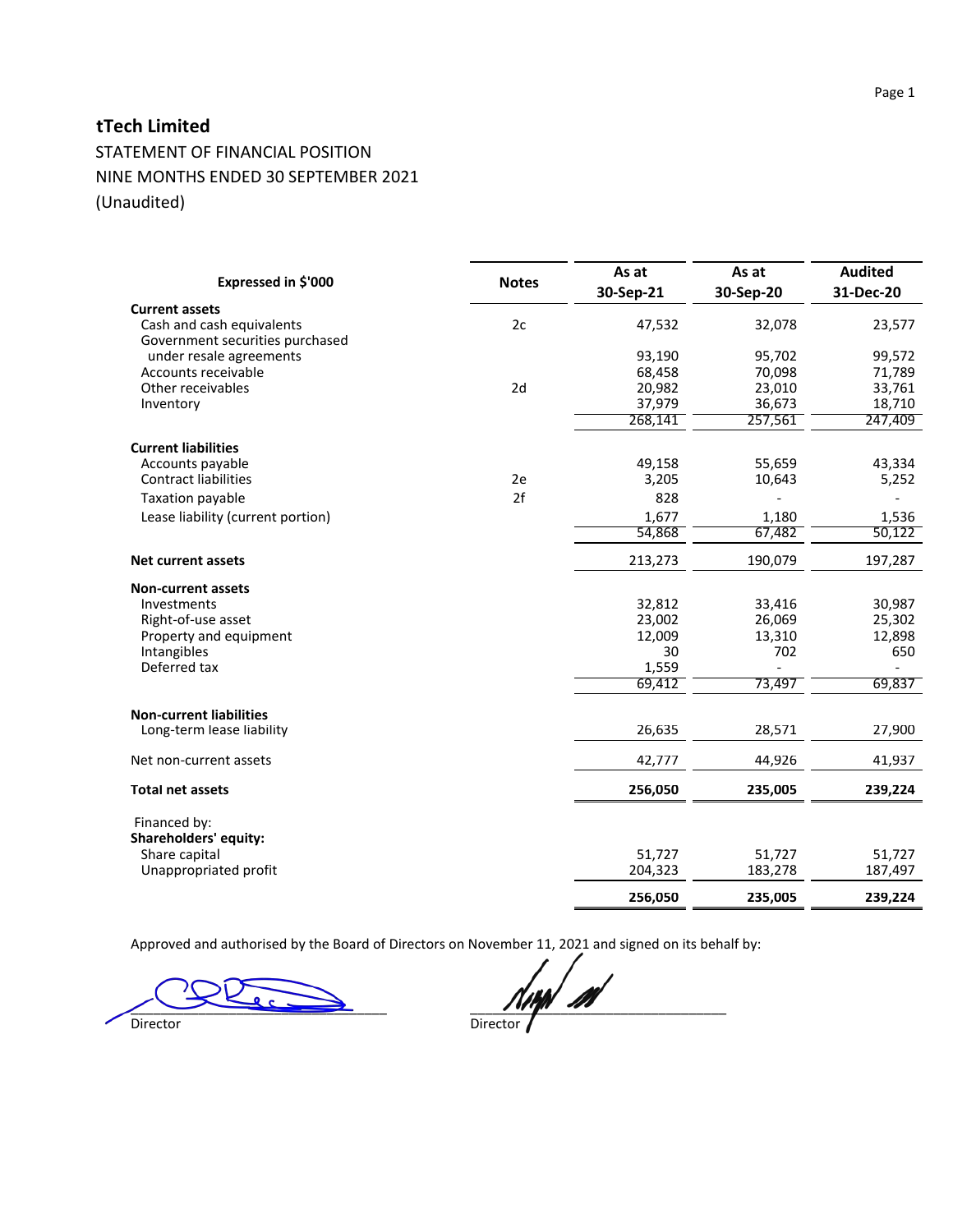STATEMENT OF COMPREHENSIVE INCOME NINE MONTHS ENDED 30 SEPTEMBER 2021 (Unaudited)

| Expressed in \$'000                   | <b>Notes</b> | <b>Qtr Ended</b><br>30-Sep-21 | <b>Qtr Ended</b><br>30-Sep-20 | <b>YTD</b><br>30-Sep-21 | <b>YTD</b><br>30-Sep-20 | <b>Audited Y/E</b><br>31-Dec-20 |
|---------------------------------------|--------------|-------------------------------|-------------------------------|-------------------------|-------------------------|---------------------------------|
| Revenue                               |              | 96,878                        | 92,353                        | 301,218                 | 262,630                 | 359,481                         |
| Cost of Sales                         |              | (33, 691)                     | (30, 569)                     | (99, 967)               | (84, 249)               | (113, 993)                      |
| <b>Gross Profit</b>                   |              | 63,187                        | 61,784                        | 201,251                 | 178,381                 | 245,488                         |
| Other income                          |              | 1,450                         | 27                            | 3,341                   | 691                     | 904                             |
| Administrative expenses               |              | (48, 360)                     | (53, 910)                     | (166, 317)              | (152, 312)              | (206, 526)                      |
| Other operating expenses              |              | (7, 734)                      | (5, 345)                      | (19, 952)               | (18, 375)               | (30, 213)                       |
| <b>Operating profit</b>               |              | 8,543                         | 2,556                         | 18,323                  | 8,385                   | 9,653                           |
| Finance income                        |              | 533                           | 541                           | 1,525                   | 1,626                   | 1,726                           |
| Finance cost                          |              | (568)                         | (595)                         | (1, 726)                | (1,803)                 | (2, 393)                        |
| <b>Profit before taxation</b>         |              | 8,508                         | 2,502                         | 18,122                  | 8,208                   | 8,986                           |
| Taxation                              | 2f           | (705)                         |                               | (1,619)                 |                         |                                 |
| Net profit                            |              | 7,803                         | 2,502                         | 16,503                  | 8,208                   | 8,986                           |
| Other comprehensive income            |              |                               |                               |                         |                         |                                 |
| Unrealised gain/(loss) on investments |              | (1,063)                       | 3,033                         | 5,941                   | 10,054                  | 13,495                          |
| <b>Total comprehensive income</b>     |              | 6,740                         | 5,535                         | 22,444                  | 18,262                  | 22,481                          |
| Net profit attributable to owners     |              | 6,740                         | 5,535                         | 22,444                  | 18,262                  | 22,481                          |
| <b>Earnings per share</b>             | 2g           | \$0.06                        | \$0.05                        | \$0.21                  | \$0.17                  | \$0.21                          |

 $\pmb{\mathfrak{c}}$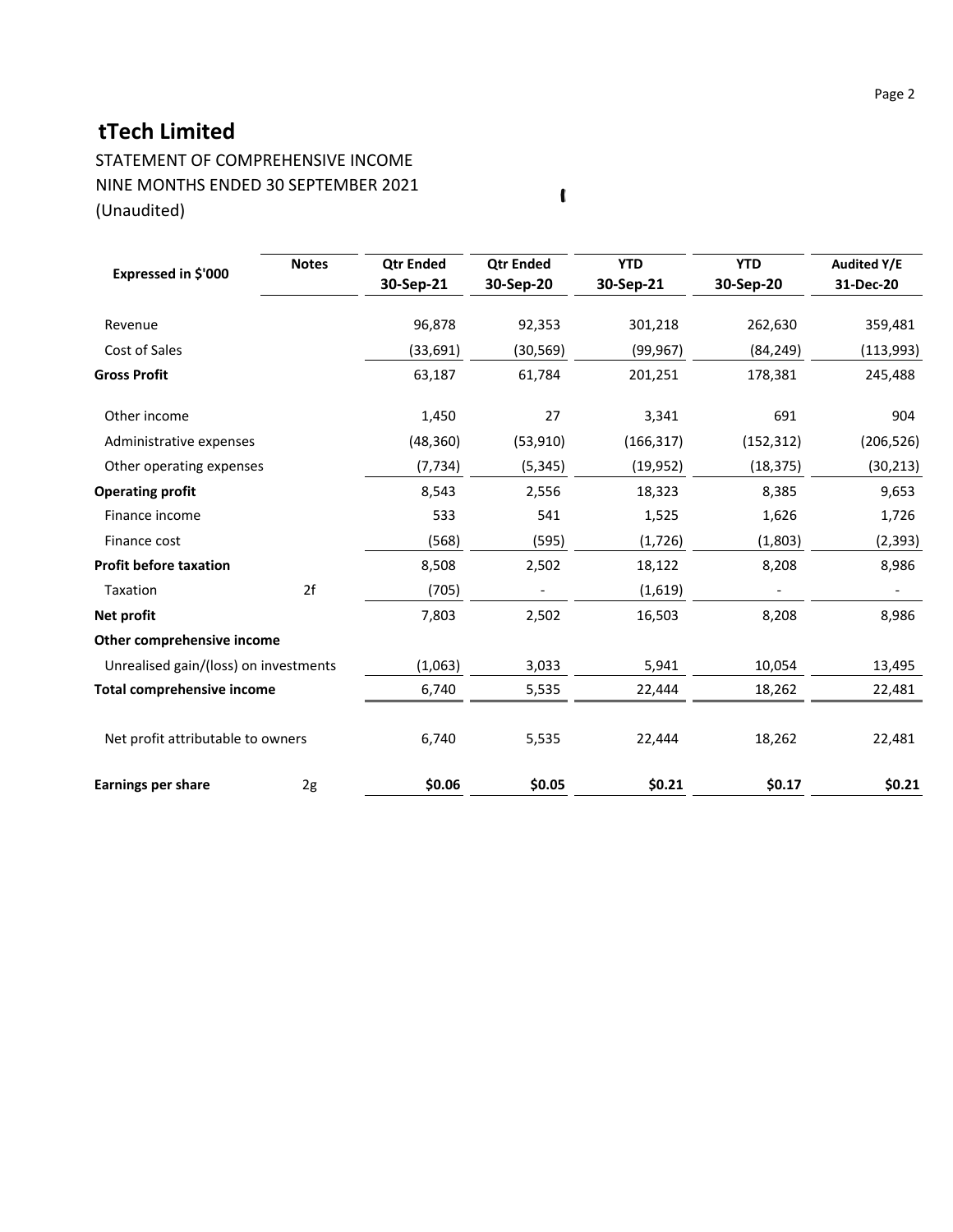STATEMENT OF CHANGES IN EQUITY NINE MONTHS ENDED 30 SEPTEMBER 2021 (Unaudited)

| Expressed in \$'000                         | <b>Share</b><br>Capital | Unappropriated<br>Profit | <b>Total</b> |
|---------------------------------------------|-------------------------|--------------------------|--------------|
| Balance at 31 December 2019                 | 51,727                  | 165,016                  | 216,743      |
| Net profit being total comprehensive income |                         | 18,262                   | 18,262       |
|                                             |                         |                          |              |
| <b>Balance at 30 September 2020</b>         | 51,727                  | 183,278                  | 235,005      |
| Balance at 31 December 2020                 | 51,727                  | 187,497                  | 239,224      |
| Net profit being total comprehensive income |                         | 22,444                   | 22,444       |
| <b>Dividends</b>                            |                         | (5,618)                  | (5,618)      |
|                                             |                         |                          |              |
| <b>Balance at 30 September 2021</b>         | 51,727                  | 204,323                  | 256,050      |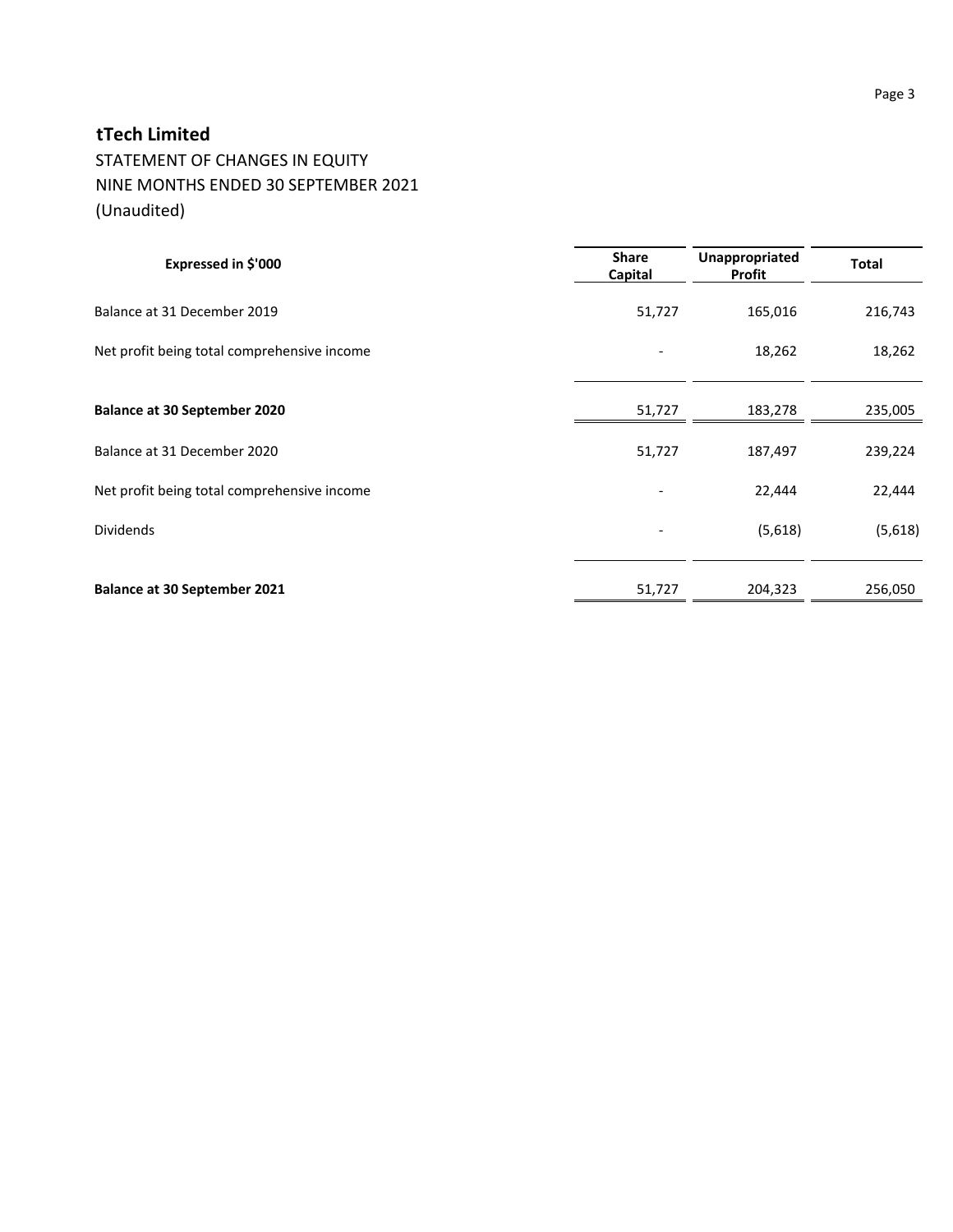COMPANY STATEMENT OF CASH FLOWS

NINE MONTHS ENDED 30 SEPTEMBER 2021

(Unaudited)

|                                                                  | <b>YTD Ended</b>    | <b>YTD Ended</b> | <b>Audited</b> |
|------------------------------------------------------------------|---------------------|------------------|----------------|
| Expressed in \$'000                                              | 30-Sep-21           | 30-Sep-20        | 31-Dec-20      |
| SOURCES/(USES) OF CASH                                           |                     |                  |                |
| Cash Flows From operating activities                             |                     |                  |                |
| Net profit being total comprehensive income<br>Adjustments for:  | 22,444              | 18,262           | 22,481         |
| Allowance for expected credit losses                             | 174                 | 286              | 4,845          |
| Depreciation - Right-of-use asset                                | 2,300               | 2,300            | 3,067          |
| Depreciation                                                     | 4,003               | 3,405            | 4,480          |
| Amortization                                                     | 67                  | 236              | 304            |
| Dividend income                                                  | (102)               | (60)             | (112)          |
| Foreign exchange gain                                            | (5,490)             | (11, 419)        | (14, 607)      |
| Depreciation in fair value of equity investments                 | (450)               | 1,365            | 1,112          |
| Interest Income                                                  | (1, 525)            | (1,626)          | (1,726)        |
| Interest expense                                                 | 1,726               | 1,803            | 2,393          |
| Operating cash flows before movements in working capital         | 23,147              | 14,552           | 22,237         |
| Accounts receivable                                              | 3,331               | (26, 962)        | (33, 478)      |
| Other receivables                                                | 12,779              | 15,536           | 4,617          |
| Inventories                                                      | (19, 269)           | (20, 517)        | (2, 554)       |
| Accounts payable                                                 | 5,824               | 13,934           | 1,609          |
| <b>Contract liabilities</b>                                      | (2,047)             | 6,973            | 1,582          |
| Tax payable                                                      | 828                 |                  |                |
| Deferred tax                                                     | (1, 559)            |                  |                |
|                                                                  | 23,034              | 3,516            | (5,987)        |
| Dividend received                                                | 102                 | 60               | 112            |
| Interest received                                                | 1,438               | 1,577            | 1,831          |
| Interest paid - lease liability                                  | (1, 726)            | (1,803)          | (2, 393)       |
| Net cash flows provided by operating acivities                   | 22,848              | 3,350            | (6, 437)       |
| Cash flows from investing acivities                              |                     |                  |                |
| Additions to property, plant and equipment                       | (2, 561)            | (3, 512)         | (4, 276)       |
| Securities purchased                                             | (18, 711)           | (32,078)         |                |
| Investments                                                      | (1,825)             | (3, 421)         | (2,070)        |
| Cash (used in)/provided by investing acivities                   | (23,097)            | (39, 011)        | (6, 346)       |
| Cash flows from financing acivities                              |                     |                  |                |
| Payment of lease liability - principal portion<br>Dividends paid | (1, 123)<br>(5,618) | (848)            | (1, 163)       |
|                                                                  |                     |                  |                |
| Cash (used in)/provided by financing acivities                   | (6, 741)            | (848)            | (1, 163)       |
| Increase in cash and cash equivalents                            | (6,990)             | (36, 509)        | (13, 946)      |
| Effect of exchange rate on cash and cash equivalents             | 964                 | 9,884            | 14,607         |
| Cash and cash equivalents at beginning of the year               | 116,265             | 115,194          | 115,604        |
| Net cash and cash equivalents at end of the period               | 110,239             | 88,569           | 116,265        |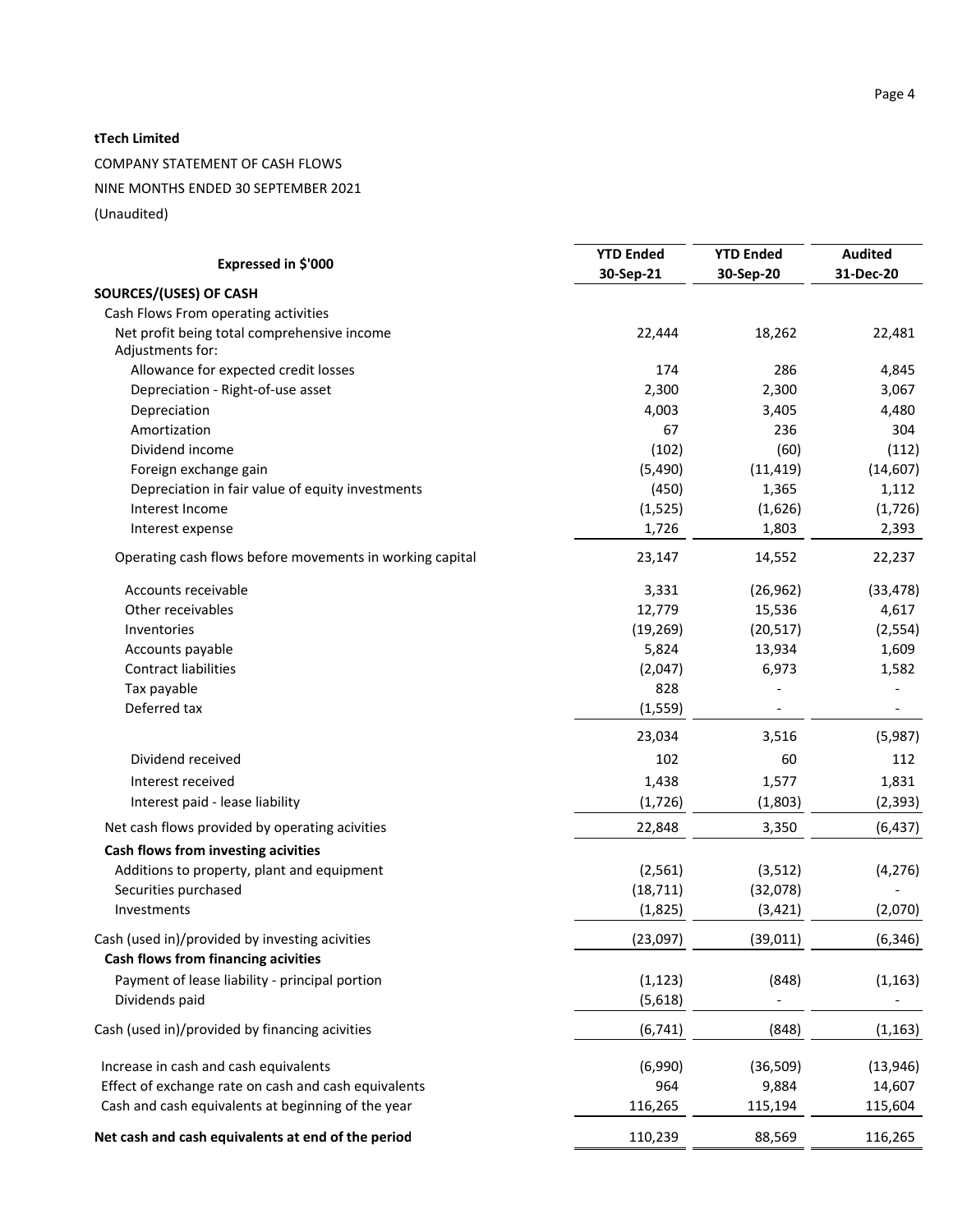| Comprised of:                                      |         |        |         |
|----------------------------------------------------|---------|--------|---------|
| Cash and bank balances                             | 47.532  | 32.078 | 23.916  |
| Short term investments                             | 62.707  | 56.491 | 92.349  |
| Net cash and cash equivalents at end of the period | 110.239 | 88,569 | 116,265 |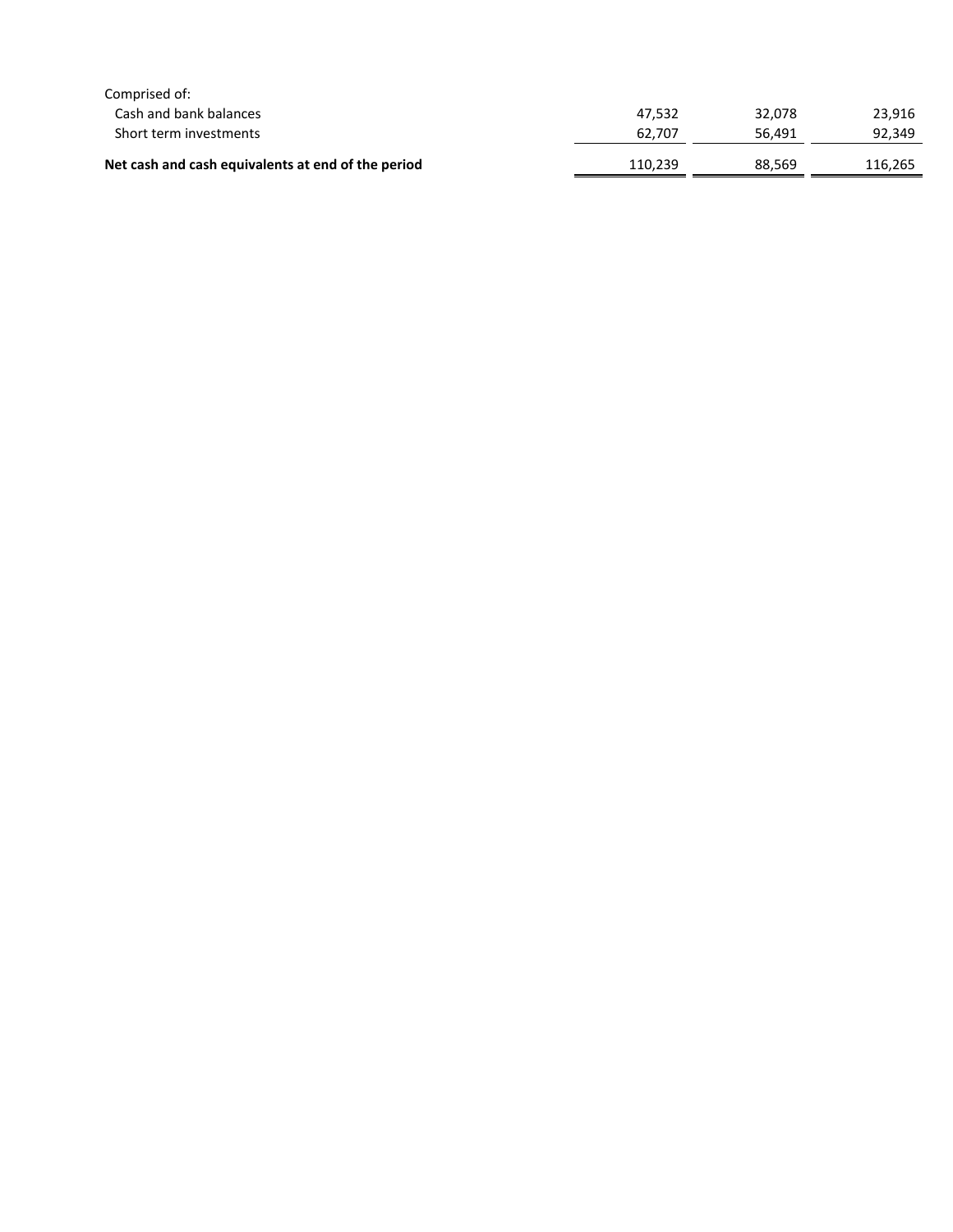# **tTech Limited** NOTES TO THE FINANCIAL STATEMENTS NINE MONTHS ENDED 30 SEPTEMBER 2021 (Unaudited)

#### 1. GENERAL INFORMATION

tTech Limited ("Company") is a limited liability company, which was incorporated under the Companies Act and is domiciled in Jamaica with registered office located at 69 1/2 Harbour Street, Kingston.

The principal activity of the Company is that of information technology service providers and consultants.

On January 7, 2016, the Company's ordinary shares were listed on the Junior Market of the Jamaica Stock Exchange.

#### 2. ACCOUNTING POLICIES

(a) Statements of Compliance

These interim financial statements for the period ended 30 September 2021, have been prepared in accordance with IAS34, 'Interim Financial Reporting'. These interim financial statements should be read in conjuction with the Audited Financial Statements for the year ended 31 December 2020.

The accounting policies followed in these interim financial statements are consistent with those used in the audited financial statements for the year ended 31 December 2020, which have been prepared in accordance with International Financial Reporting Standards (IFRS) and comply with the provisions of the Jamaican Companies Act.

(b) Tax Status

The Company was listed on the Junior Market of the Jamaica Stock Exchange on 7 January 2016 and under the Income Tax Act (Jamaica Stock Exchange Junior Market) Remission Notice, 2010, 100% of income taxes will be remitted by the Minister of Finance during the first five years of listing on Junior Market (Phase one) of the Jamaica Stock Exchange and 50% of income taxes will be remitted by the Minister of Finance during the second five years of listing on the Junior Market (Phase two) of the Jamaica Stock Exchange.

#### (c) Net Cash & Cash Equivalents

Cash & cash equivalents includes investments with settlement dates of 90 days or less.

|                                                             | <b>YTD Ended</b><br>30-Sep-21 | <b>YTD Ended</b><br>30-Sep-20 |
|-------------------------------------------------------------|-------------------------------|-------------------------------|
| Reverse repurchase agreements - classified as cash and cash |                               |                               |
| equivalents                                                 | 62,706                        | 56,492                        |
| Reverse repurchase agreements - other                       | 30,484                        | 39,210                        |
|                                                             |                               |                               |
| Securities purchased                                        | 93,190                        | 95,702                        |

#### (d) Other receivables

Other receivables include witholding tax, prepayments and procurement - amounts recoverable from customers for purchases of renewal licenses made on their behalf.

(e) Contract liabilities

Contract liabilities include short-term customer advances received to deliver equipment and to render services. This amount was reclassified from other payables in the prior year audit as a result of the adoption of IFRS 15.